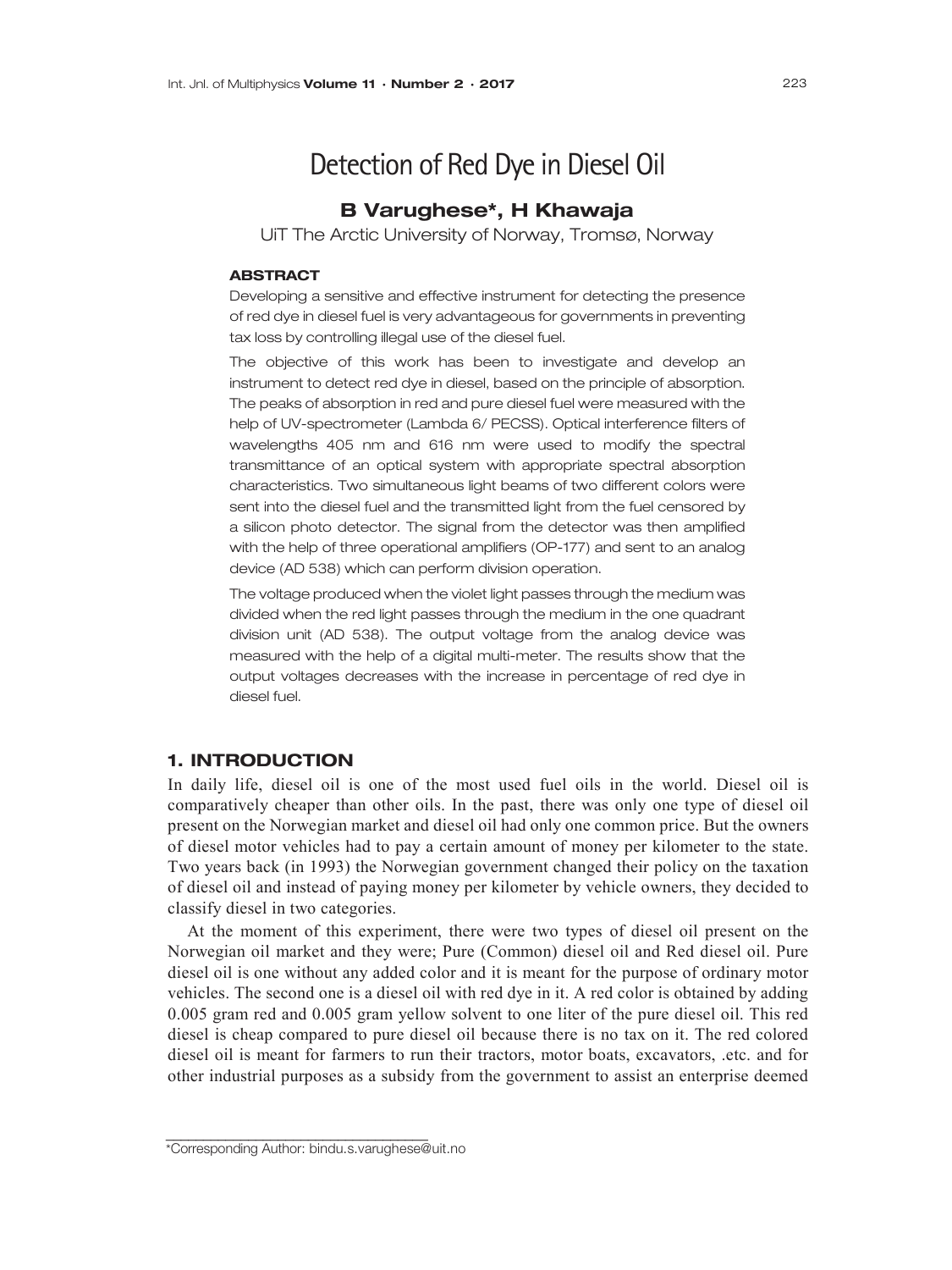advantageous to the public. Therefore, it is illegal to use the red colored diesel in ordinary motor vehicles.

Currently, there is no commercially available device for controlling the type of diesel oil used in ordinary motor vehicles. Now, in order to check the illegal use of red diesel oil in ordinary vehicles, the authorities have to collect some sample diesel oil in a transparent vessel from the diesel tank of the motor vehicle and identify with their eyes whether any trace of red color is present in the diesel oil or not. This method of detecting the presence of red color in diesel oil is not very safe and correct unless it is taken to a laboratory analysis and it is a time consuming method. Moreover, another disadvantage with this method is that it is impossible to detect, in the field, the presence of a very small percentage of red dye in diesel. Therefore, a particular device, which is more safe and correct, has to be developed for the purpose of detecting the presence of red dye in diesel oil without taking the sample diesel out from the diesel oil tank of the vehicle. An experimental setup for detecting red dye in diesel oil is presented here.

## 2. THEORY

The color determination (whether the red dye is present or not) in the diesel oil is based on a principle of absorption as illustrated in Figure 1 [1]. In this, light beams of two different colors are sent into the diesel oil and the transmitted light from oil is censored by a silicon photo detector. The signal from the detector is then amplified and sent to a division unit. The output from the division unit is a voltage. It is also possible to determine the presence of color by using the principle of reflection except that the reflection principle needs higher light intensity for same sensitivity [2].



Figure 1: The Principle of Color Detection of Diesel Oil

# 2.1. Absorbance

The quantity expressing the absorption of radiation by a solution at a specified wavelength is given by Beer's law as shown in Equation (1),

$$
A = \ln\left(\frac{1}{T}\right) = -\ln(T) = \varepsilon lc \tag{1}
$$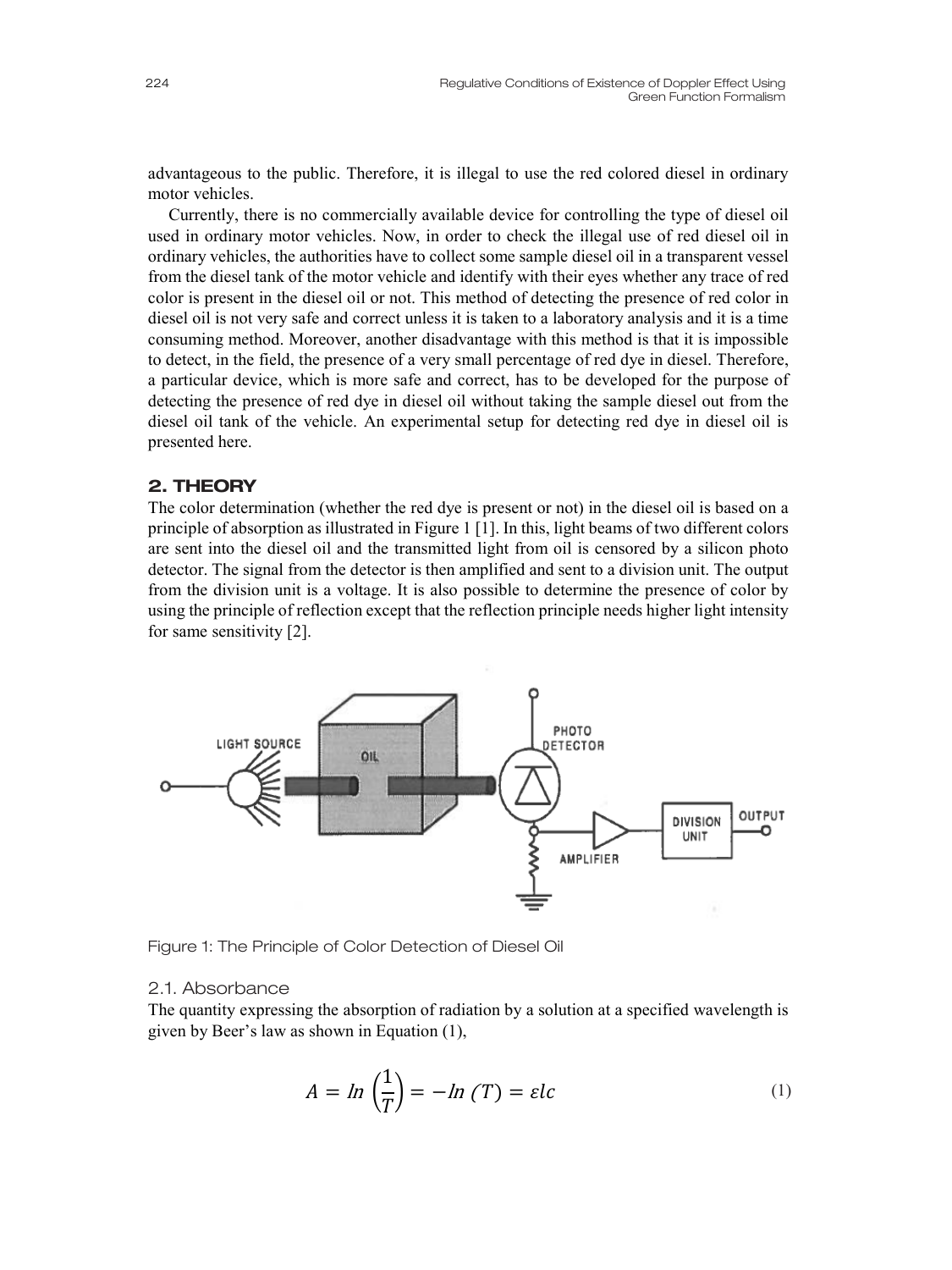where the absorbance  $(A)$  is natural logarithmic inverse of transmittance  $(T)$  and linearly related to the path length (*l*), concentration (*c*) and absorptivity ( $\varepsilon$ ) of the solution.

#### 2.2. Spectrometric Analysis of Diesel Oil

The UV-spectrometer experiment was performed at the Department of Chemistry, University of Bergen by initially measuring the absorbance of pure diesel oil. The sample of pure diesel oil was taken in a clean dry cell and kept in sample holder of the spectrometer. We used air as reference medium. The absorbance  $(A)$  defined by Equation  $(1)$  is recorded directly by all modern double-beam instruments [3].



Figure 2: The Spectrum of Pure Diesel Oil

As it can be observed from Figure 2, the spectrum of pure diesel oil with air as reference has strong absorption in ultraviolet region (from 400nm and lower) and very little absorption in visible region (400nm-800nm) [4].

Next step was to find a similar spectrum of red diesel oil with reference air. For that purpose, we replaced the sample of pure diesel with a sample of red diesel in clean cell.

As Figure 3 illustrates, the spectrum of red diesel oil with reference air has higher absorption in both ultraviolet and visible region compared to pure diesel oil.

Finally, we tested the absorption spectrum of red diesel oil compared to pure diesel oil. It was done by placing a second "reference" cell containing pure diesel oil in the reference holder and a cell containing red diesel in the sample holder of the spectrometer [5]. The purpose of this reference cell with pure diesel in it is to compensate for the absorption of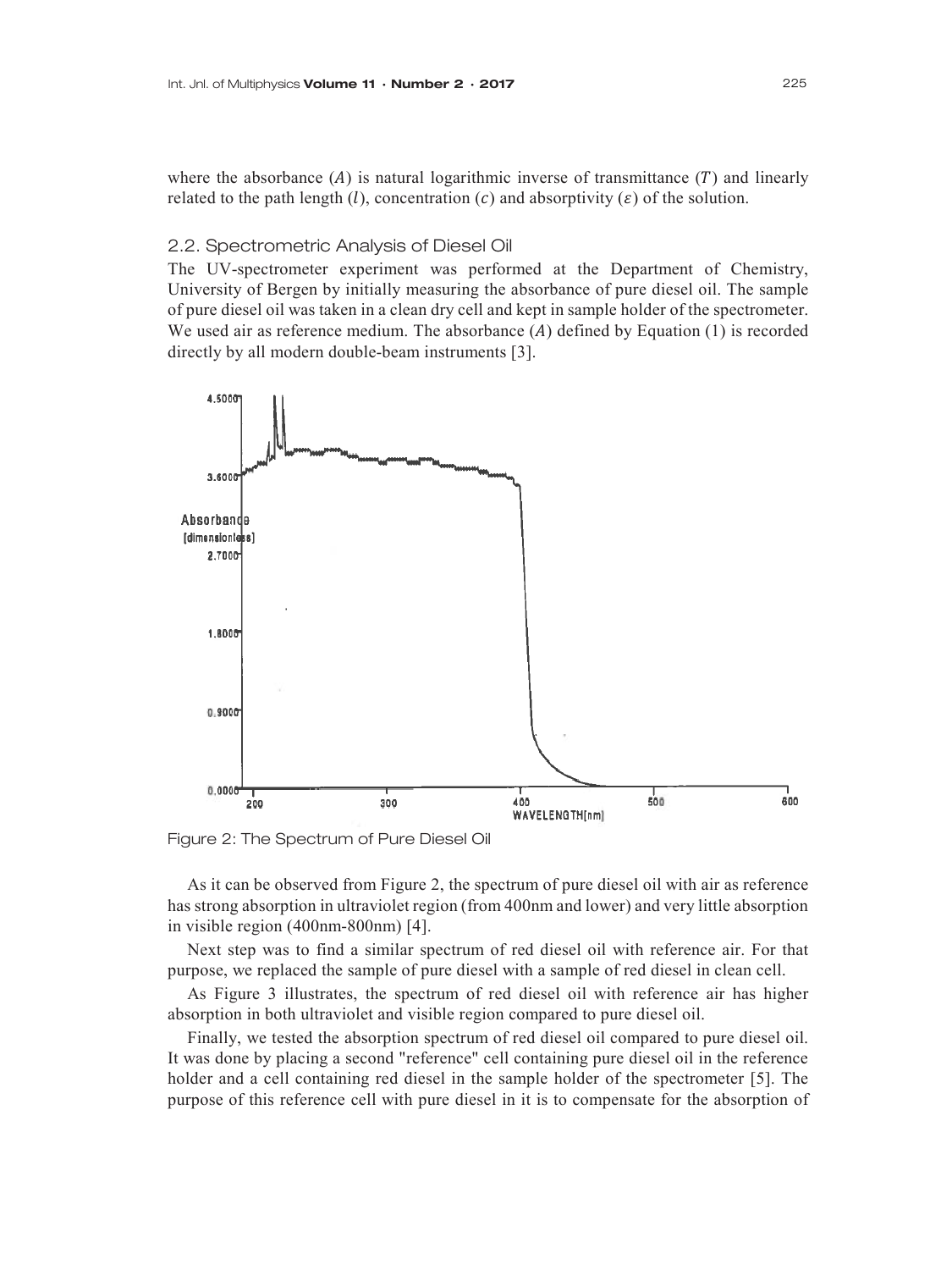the sample cell with red diesel. The resulting spectrum of red diesel is an absorption spectrum of red diesel subtracted from the absorption of pure diesel.



Figure 3: The Spectrum of Red Diesel Oil



Figure 4: The Spectrum of Red Diesel with Reference to Pure Diesel Oil

Figure 4 shows that the relative absorption of red diesel in very high around the wavelength of 400nm (violet). Since the red diesel has its peak absorption on 400nm, we came to the conclusion that one of the lights which we can send through the oil for its color detection must be a light source with wavelength around 400nm and the second one is a source with wavelength at about 600nm.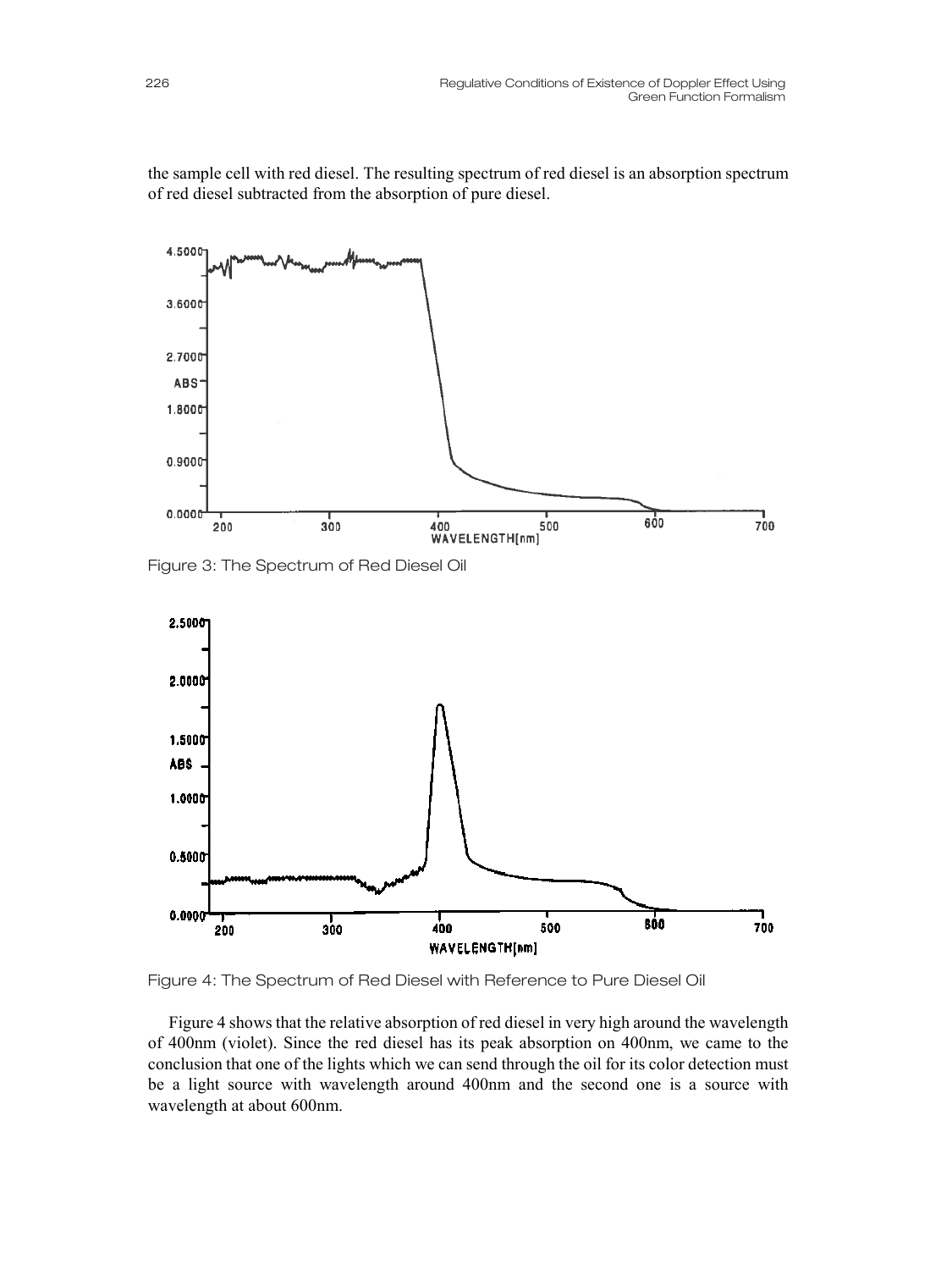# 3. SETUP AND RESULTS

#### 3.1. Construction of Instrument

According to the spectrometric analysis of diesel oil and the results discussed in the theory section, we found that, at the time, the lack of small, rugged violet light source with wavelength around 400nm was a great problem, and complicated the setup of the experiment. The setup was further divided into two main parts; Optical part and Electrical part.

#### 3.1.1. Optical Part

The first construction step in optics was so construct a light source that could send violet (about 400nm) and red (about 600nm) lights alternately through the measurement cell. As shown in figure 5, an incandescent lamp and two optical spectral filters passing wavelengths 405nm and 616nm. The optical filters with wavelength 405nm and 616nm are placed on a black metal disk with two square holes. Then the metal disk with filters was fixed to the output shaft of a gearbox mounted on an AC motor. The gear shaft rotated at 120 RPM and the motor was supplied with 6V [6].



Figure 5: Schematic of the optical part

We would thus get an alternative sending of violet and red light to the diesel oil two times per second. Two metal vanes are attached to the metal disk from the center of the filters. When these metal vanes pass through the gap between the sensor and the magnet on the Hall Effect switch, it gives information to our electronic circuit about which light was sent through the sensor head at that moment [7].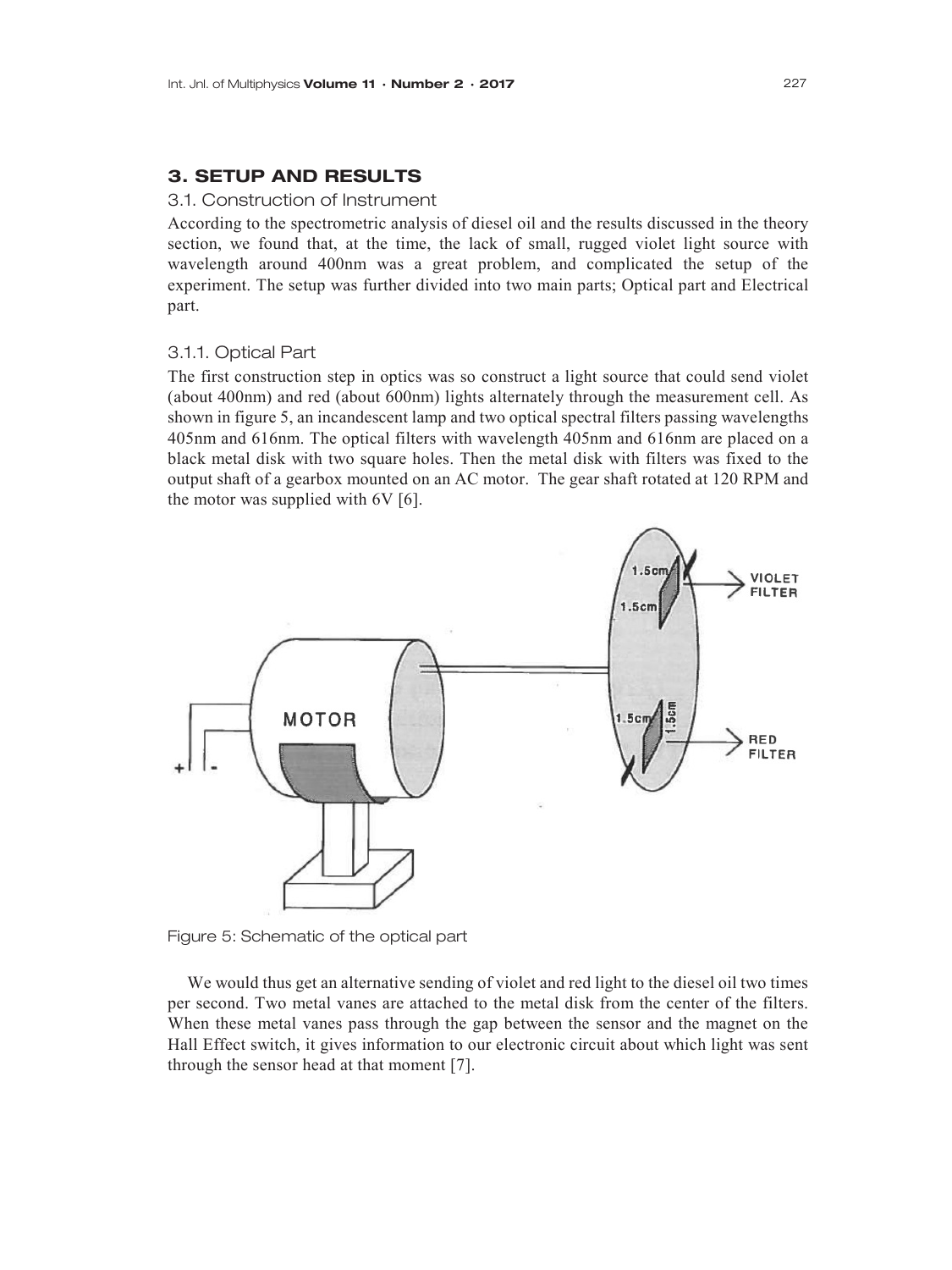# 3.1.2 Electronic Part

The electrical schematic is shown in the Figure 6. A notation for the symbols are given in table 1:



Figure 6: Schematic of the electronic part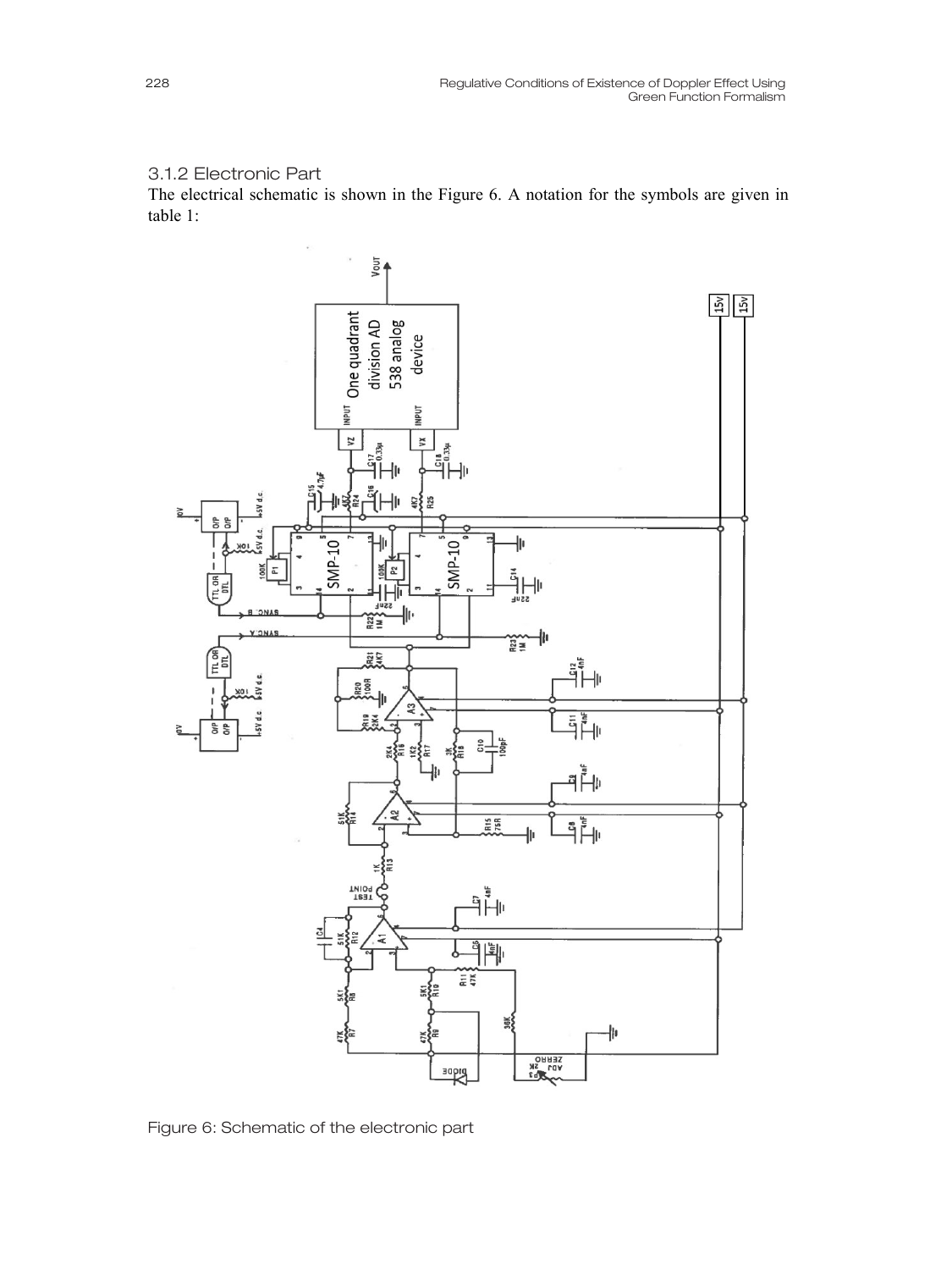| I able 1: Description of notation used in Electronic circuit [8] |                |  |  |  |  |
|------------------------------------------------------------------|----------------|--|--|--|--|
| <b>Components</b>                                                | <b>Symbols</b> |  |  |  |  |
| One silicon photodiode[AE-9891A]                                 | Ð              |  |  |  |  |
| Three potentiometers                                             | P1, P2, P3     |  |  |  |  |
| Three operational amplifiers [OP-177]                            | A1, A2, A3     |  |  |  |  |
| Two Sample and Hold devices                                      | $SMP-10$       |  |  |  |  |
| One Analog Device                                                | AD538          |  |  |  |  |
| Resistances                                                      | R              |  |  |  |  |
| Capacitors                                                       | C              |  |  |  |  |

Table 1: Description of notation used in Electronic circuit [8]

### 3.2. Experimental Setup

The complete experimental setup used for this work is illustrated in Figure 7. It contains both the optical and the electronic parts as mentioned earlier [9].

The tests were further conducted in a room with as little light as possible as light rays other than those from our main light source could affect our final results [10]. The main light source itself had to be adjusted to get a parallel beam of rays or else the intensity of light that reaches the optical filters would be very low.

Rays from the main light source must be focused to a point on the optical filters and the rays transmitted from these filters must be focused to get enough intensity of light through the optical fibers which send alternate lights to the measurement cell. For this purpose, we used two optical lenses with focal length 25mm and 20mm. A lens with focal length 25mm was fixed between the main light source and the optical filters. The second one with focal length 20mm was placed in a round metal tube. Inside that tube, we had a metal ring, which was able to rotate, so that we could adjust the position of the lens between the fiber and the filter [11, 12].



Figure 7: Experimental setup of the proposed instrument for the detection of red dye in diesel oil

#### 4. RESULTS

The intensity of light, which was transmitted through the different media, was detected by the silicon photodiode. The output voltages are found by two different methods:

By calculation: Divide the measured voltages (Table 1) from the two Sample and Hold devices by using the Equation (2),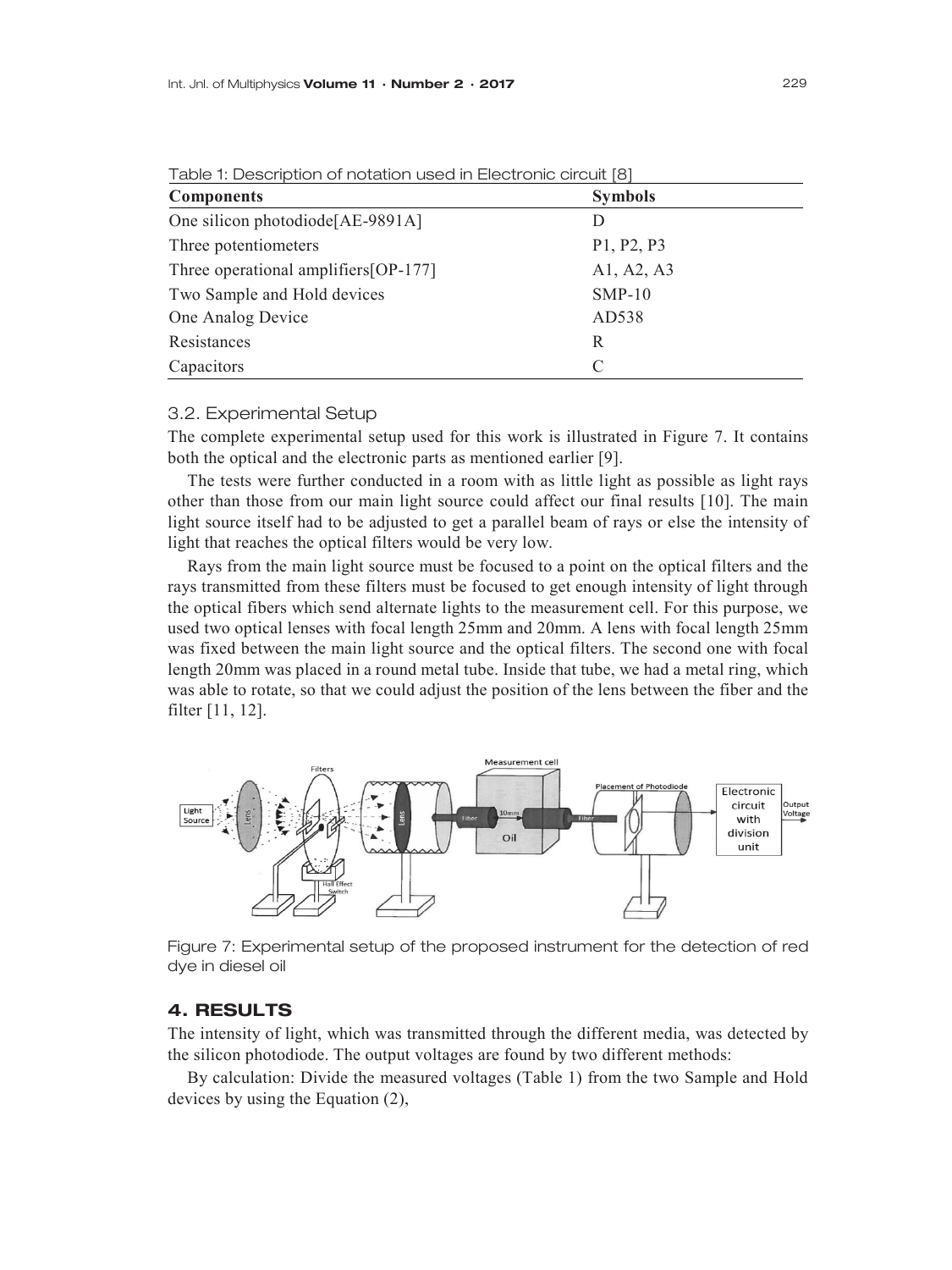The output voltage, 
$$
V_o = 10 \cdot \frac{V_{\text{vio}}}{V_{\text{red}}}
$$
 (2)

where  $V_{\text{vio}}$  is voltage when violet light passes through the medium and  $V_{\text{red}}$  is the voltage when red light passes through the medium.

By measuring the minimum and maximum output voltages from the division unit using digital multimeter (Table 2) and their mean values was taken as the mean output voltage.

Figure 8 is a graph showing the measured output voltages, V, as a function of different concentrations of red diesel oil.



Figure 8: Mean Output Voltage as a Function of Concentration of Red Diesel

Accuracy of results depended on several key points, standards that we tried to meet. Cleaning the diesel oil tank was important as we had to use the same test tank to test the different samples of different concentrations of red diesel oil. It was necessary to clean the oil tank to avoid remainders of the previous sample from contaminating the present measurement. We cleaned out oil tank and the ends of the optical fibers protruding into the oil tank. We used Acetone to clean the diesel oil tank as Acetone does not react with the PVC in the tank walls.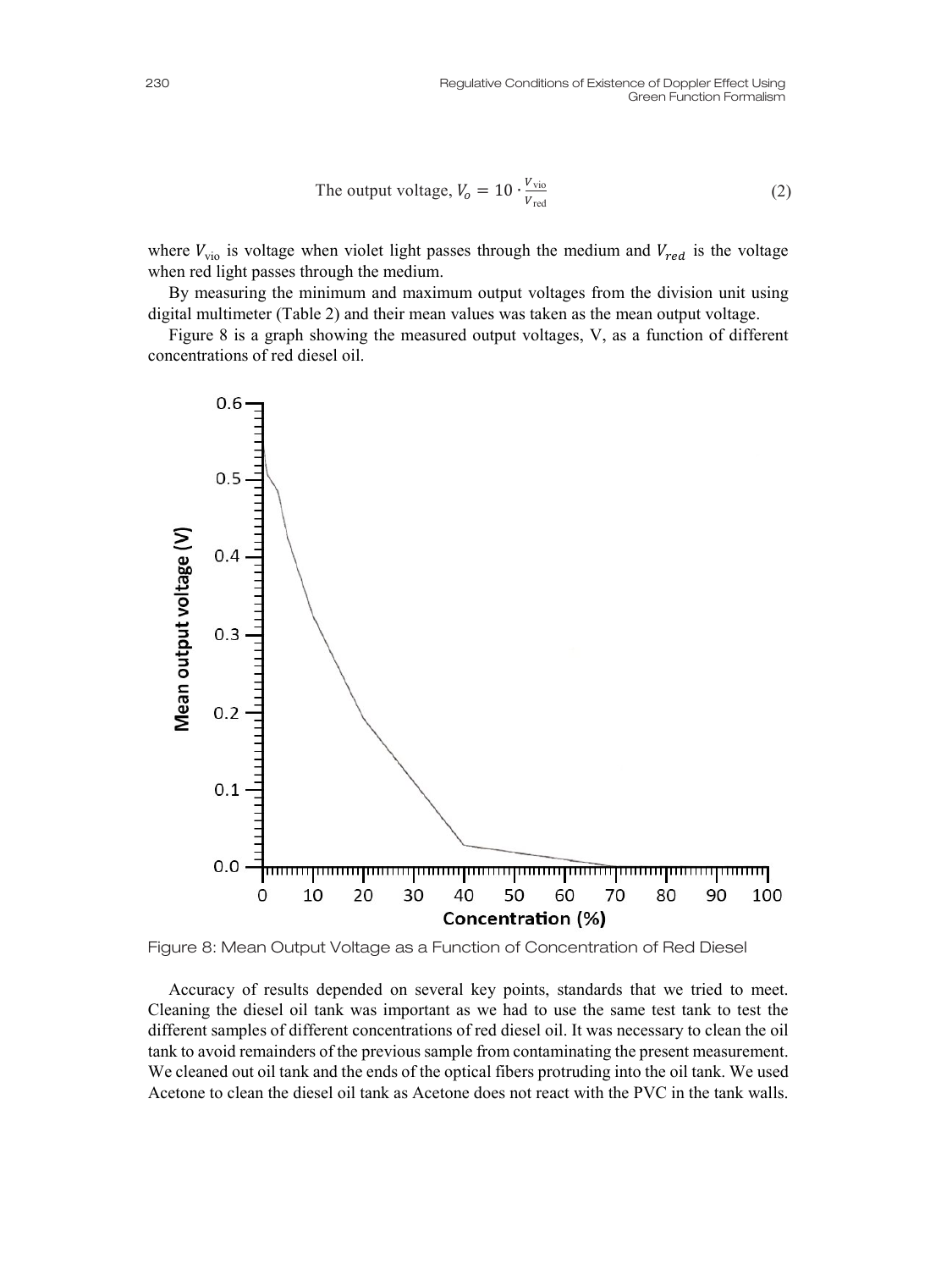However, it would be harmful to the ends of the optical fiber, so we removed the fibers from the tank before cleaning the tank and cleaned then with dry cloths.

Variation in voltage could have led to errors. So we tried to keep the supply voltage at exactly  $\pm 15V$ . It was important to adjust the main supply voltage to the electronic circuit before starting our experiment. Components like the silicon photo diode, the sample and hold device and the division unit were very sensitive; they are easily destroyed by supply voltages exceeding their nominal values.

The relative errors of small concentrations of red diesel oil in diesel oil were also calculated. These errors were estimated to 0.05 for small concentrations used in our experiment. However, it is likely that the relative error would increase with decreasing concentrations [13].

| Detection on hearbye in Dieser Oil. Voltage after Oivin To and Oalcillated Voltage. |       |         |                            |  |  |  |
|-------------------------------------------------------------------------------------|-------|---------|----------------------------|--|--|--|
| Medium                                                                              | Red   | Violet  | Calculated Voltage $(V_0)$ |  |  |  |
| Air                                                                                 | 10.81 | 0.83    | 0.7678                     |  |  |  |
| Pure Diesel                                                                         | 10.81 | 0.58    | 0.5365                     |  |  |  |
| 1% Red Diesel                                                                       | 10.81 | 0.55    | 0.5088                     |  |  |  |
| 3% Red Diesel                                                                       | 10.83 | 0.52    | 0.480                      |  |  |  |
| 5% Red Diesel                                                                       | 10.82 | 0.47    | 0.434                      |  |  |  |
| 10% Red Diesel                                                                      | 10.82 | 0.35    | 0.3235                     |  |  |  |
| 20% Red Diesel                                                                      | 10.79 | 0.21    | 0.1946                     |  |  |  |
| 40% Red Diesel                                                                      | 10.80 | 0.033   | 0.0305                     |  |  |  |
| 70% Red Diesel                                                                      | 10.80 | 0.0019  | 0.0018                     |  |  |  |
| 100% Red Diesel                                                                     | 10.81 | 0.00122 | 0.0011                     |  |  |  |
|                                                                                     |       |         |                            |  |  |  |

Table 2: Output Voltage measurement of the Proposed Instrument for the Detection of Red Dye in Diesel Oil: Voltage after SMP 10 and Calculated Voltage.

Table 3: Output Voltage measurement of the Proposed Instrument for the Detection of Red Dye in Diesel Oil: Output after Division V plotted in Figure 8.

| Medium          | Min    | Max    | <b>Measured Voltage (V)</b> |  |
|-----------------|--------|--------|-----------------------------|--|
| Air             | 0.759  | 0.795  | 0.777                       |  |
| Pure Diesel     | 0.537  | 0.564  | 0.551                       |  |
| 1% Red Diesel   | 0.498  | 0.516  | 0.507                       |  |
| 3% Red Diesel   | 0.476  | 0.499  | 0.487                       |  |
| 5% Red Diesel   | 0.418  | 0.433  | 0.426                       |  |
| 10% Red Diesel  | 0.313  | 0.337  | 0.325                       |  |
| 20% Red Diesel  | 0.185  | 0.2010 | 0.193                       |  |
| 40% Red Diesel  | 0.025  | 0.032  | 0.029                       |  |
| 70% Red Diesel  | 0.0017 | 0.0018 | 0.0018                      |  |
| 100% Red Diesel | 0.0012 | 0.0012 | 0.0012                      |  |
|                 |        |        |                             |  |